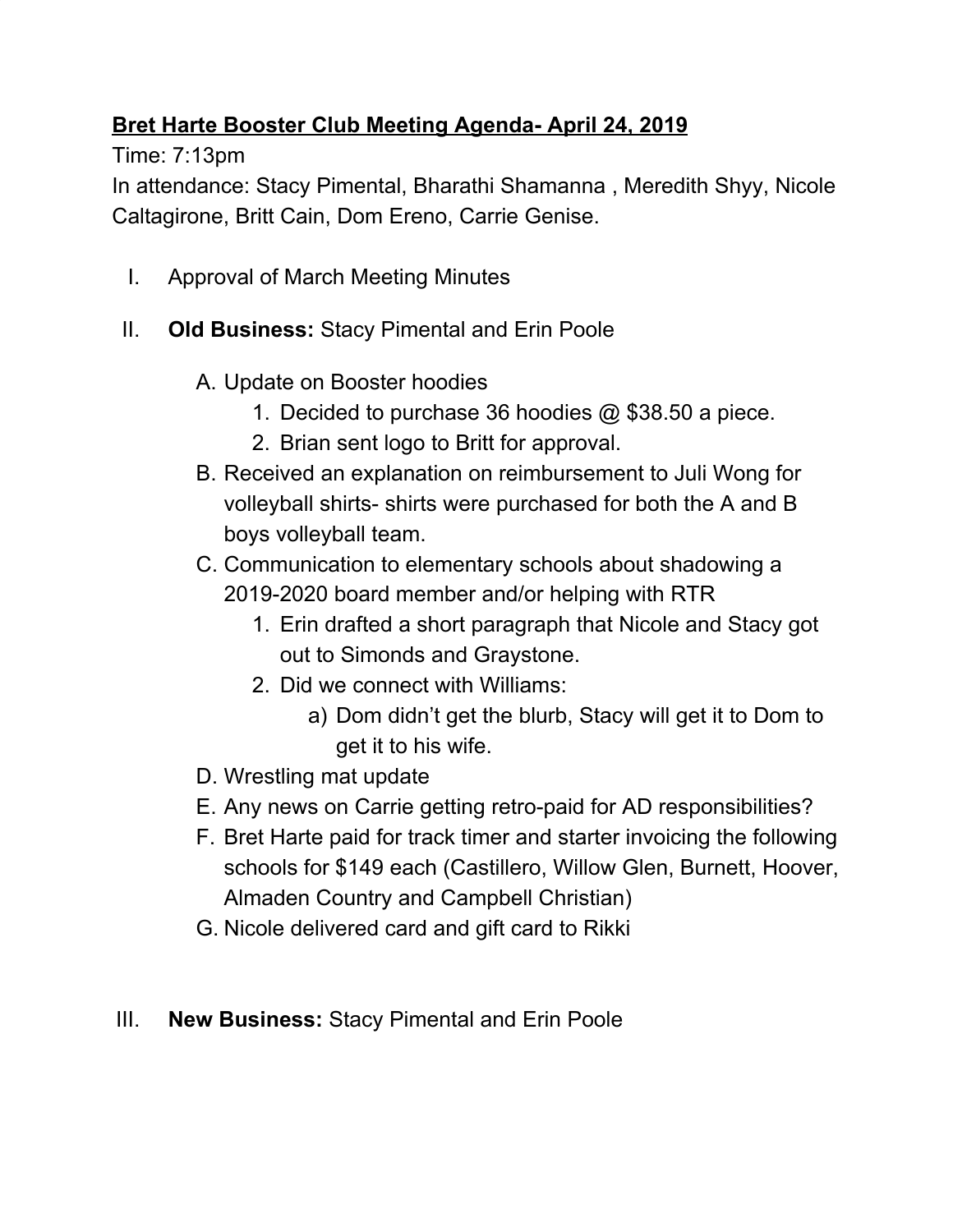- A. Non-profit has a required statement to be filed with the California Sec of State: (Form SI-100) Statement of Information that needs to be filed every two years
	- 1. Due Date: 5/31/2019
	- 2. <https://businessfilings.sos.ca.gov/>
	- 3. **Our Number:** C1858987
- B. Timing and Race Registration for RTR- received info from a company and would like to compare pricing to what we paid last year.
	- 1. Flat fee: \$1000. Variable fee: \$1.50 per tagged bib. Example of 1200 participants assuming all were timed:  $1200(1.5) + 1000 = $2800$
	- 2. If you utilize [racewire.com](http://racewire.com/) for registration you will receive \$1 back per online registrant. Here is an example of a registration page on racewire: <https://racewire.com/register.php?id=10128> This pricing includes finish line photos, custom bibs, text message results.
		- a) \$900 less than what we paid this year, PLUS 200 more runners
		- b) than we had (than the quote above.)
		- c) Concerns regarding fee's, Stacy/Erin to clarify for May meeting.

#### IV. **Treasure Report:** Bharathi Shamanna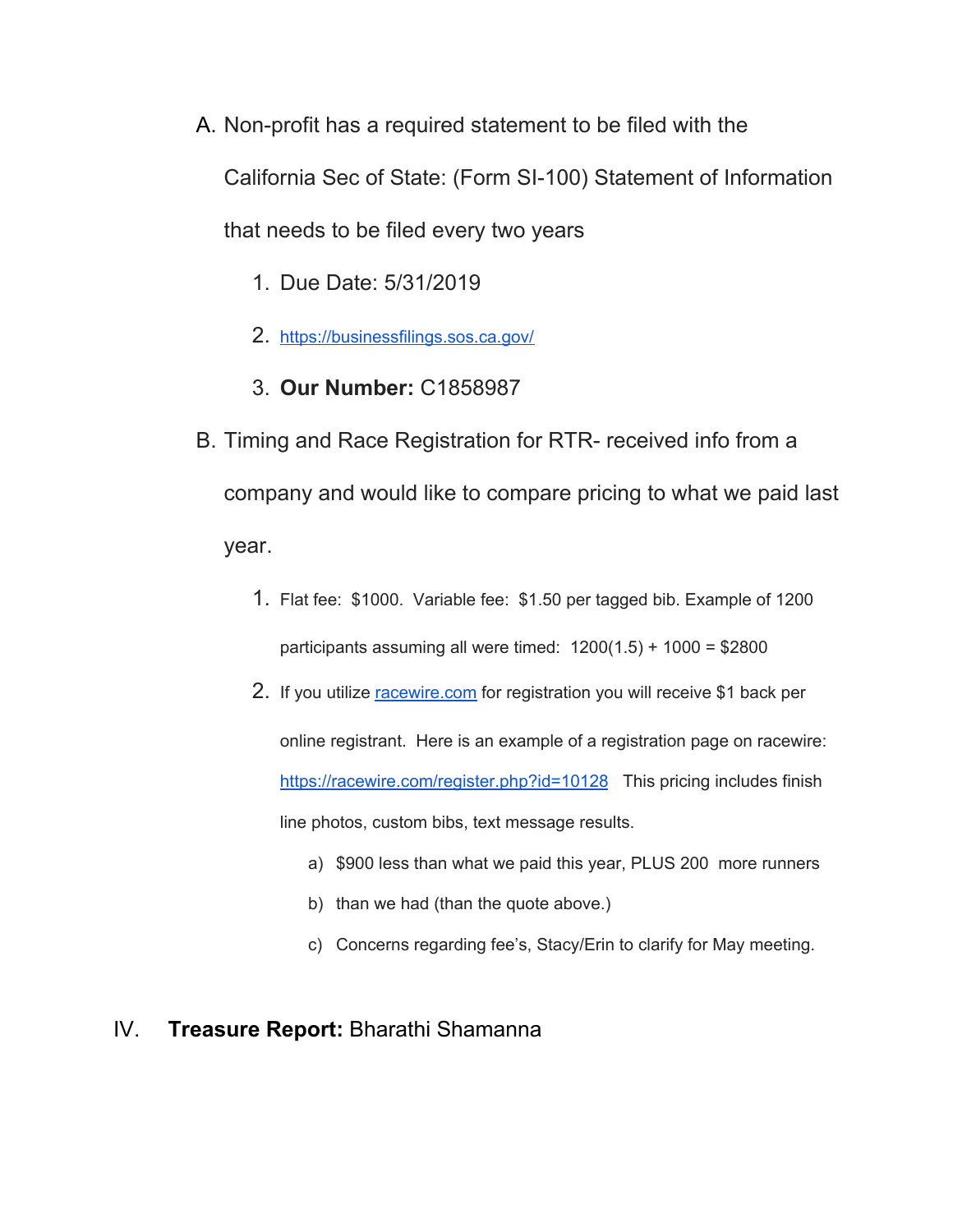| Available Balance Today                | \$65,756.09 |
|----------------------------------------|-------------|
| Savings                                | \$1641.96   |
| 12 Month CD 6/22/19                    | \$38318.56  |
| Current balance:                       |             |
| 9 month CD 6/22/19 current<br>balance: | \$47494.31  |
|                                        |             |
| Total Money as of Today:               | \$153210.94 |

## B. Income

| <b>Escript Fundraising</b> | \$174.76   |
|----------------------------|------------|
| Track and Field 1          | \$2710.00  |
| Track and Field 2          | \$1990.00  |
| Track and Field 3          | \$2160.00  |
| Track and Field 4          | \$2950.00  |
| Track and Field 5          | \$1720.00  |
| Tennis "A" Team            | \$1440.00  |
| Tennis "B" Team            | \$1450.00  |
| Total:                     | \$14594.00 |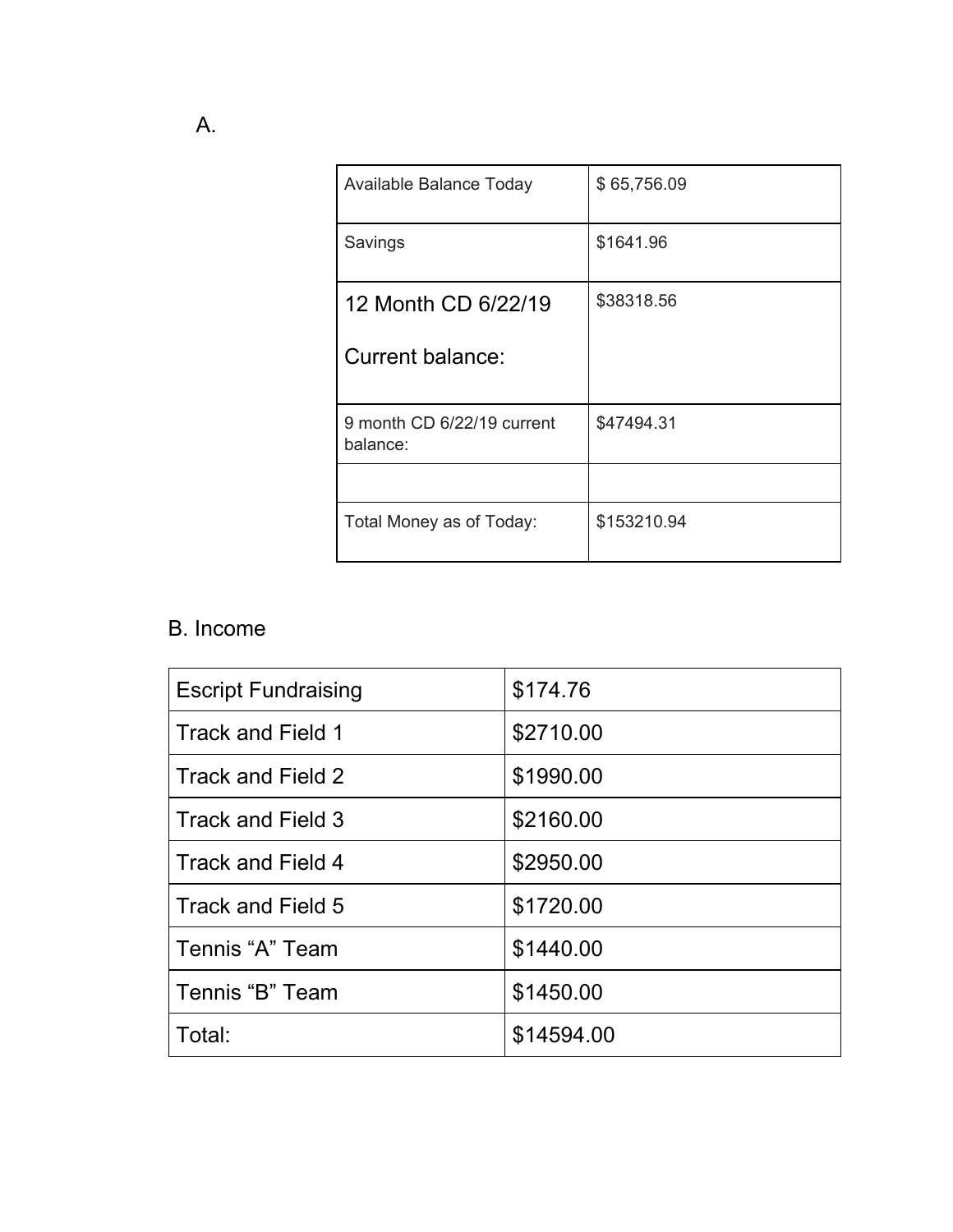#### C. Expenses

| <b>Bharathi Shamanna</b> | <b>Gift Card/Stationary</b> | \$131.52  |
|--------------------------|-----------------------------|-----------|
| <b>Britt Cain</b>        | <b>Storage Boxes</b>        | \$62.76   |
| <b>Thomas Shumake</b>    | Disc. Funds Handball        | \$150.00  |
| Henry Lawson             | <b>Track Timer/Starter</b>  | \$800.00  |
| <b>Thomas Schumake</b>   | <b>Airline Ticket</b>       | \$707.63  |
| Leroy Miliam             | <b>Track and Field</b>      | \$240.00  |
|                          | Total                       | \$2091.91 |

### V. **Athletic Directors Report:** Carrie Genise

- A. **Teams in season**: track and field, roller hockey, after school club wrestling, golf, team handball (is still practicing for their Sweden tournament), cheer for 2019-20, and tennis (2 teams)
- B. **Met** with cheer coach (Amanda Griffeth), to go over cheer budget for 2019-20 and attended two cheer parent meetings. Coach Amanda will be attending the meeting on 4-24-19 (around 8p.m.), to go over cheer budget for 2019-20.
- C. **The BB Clinic that was offered** by Coach Dave, Coach Ally and Coach Gena to all the  $6/7<sup>th</sup>$  grade girls that were on the girls BB team this school to further their BB skills and knowledge was an absolute success!
- D. **Track timing (\$800 for two meets), and starter fees (\$240 for two meets),** were paid and well worth the expense (\$149 per school, fees spread amongst 7 schools: Burnett, Hoover, BH, Castillero, Campbell Christian, Almaden Country Day School, and Willow Glen)
- E. **All Run Turkey Run items** were returned to the Booster Closest.
- F. **Rikki Q.** received the thank card and gift from the Booster Club for her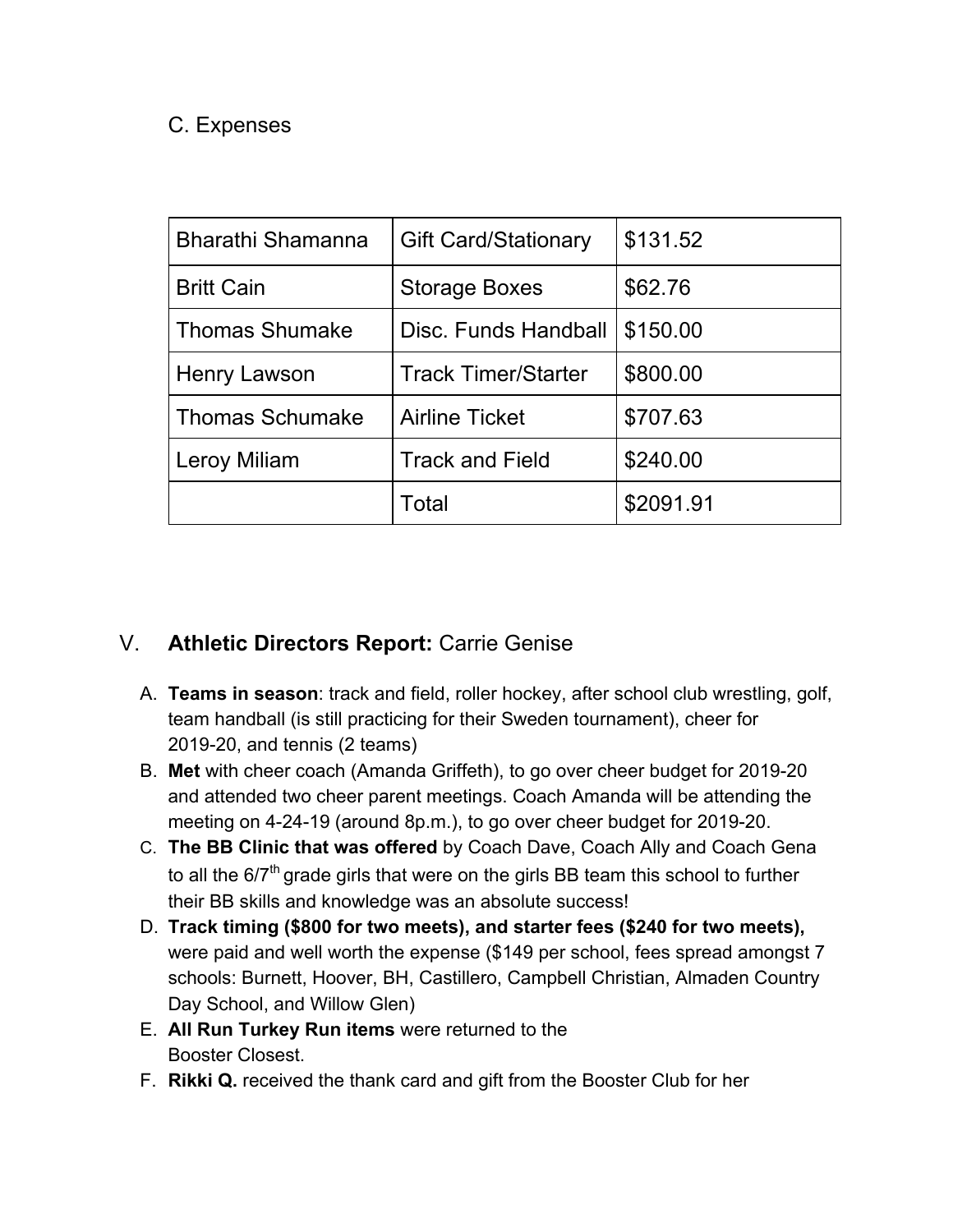work on RTR from Nicole. Thank you Nicole!

- G. **The wrestling coach, Coach Chris Reilly, and myself asked last meeting to replace the competition mats with a newer, lighter roll-up and Velcro mat**. Coach Reilly sadly, will not be able to coach wrestling next year. He will be attending an electrician school in Santa Barbara. Therefore, the request for the new, lighter mats has been rescinded.
- H. **BH Sport Coaches** needed next school year: wrestling, track, and cross country
- I. BH Annual Coaches Contract Meeting is scheduled for May 29<sup>th</sup> in the BH Hangout from 3:30 to 5:30p.m.
- J. **AD Annual Scheduling Meeting** is set for May 23<sup>th</sup> in the BH Hangout from 4:30 to 6/6:30p.m.
- K. **AD Stipend** thank you again for the approval of the AD stipend of \$3,000 per school year. I kindly request the stipend be paid starting in June of this school year, and every June thereafter. I realize the stipend wasn't in this year's budget proposal, but the Booster Club has made several payments this school year that weren't in the 2018-19 budget, ie: the boys "B" BB team, the girls "B" volleyball team, the boys "B" volleyball team, the wrestling club, lunch time supervision, RTR thank you gift to Rikki Q., and sports equipment. Thank you again for considering my request!

## VI. **Equipment Coordinator Report:** Britt Cain

A. Purchase/Expense overview for month

# VII. **Community Club Representative Report:** Dom Ereno

A. Is Community Club aware that we approved Alanna's request

for funding additional lunch time supervision?

- B. Water fountain update
	- 1. CC can contribute up to 40K for total project